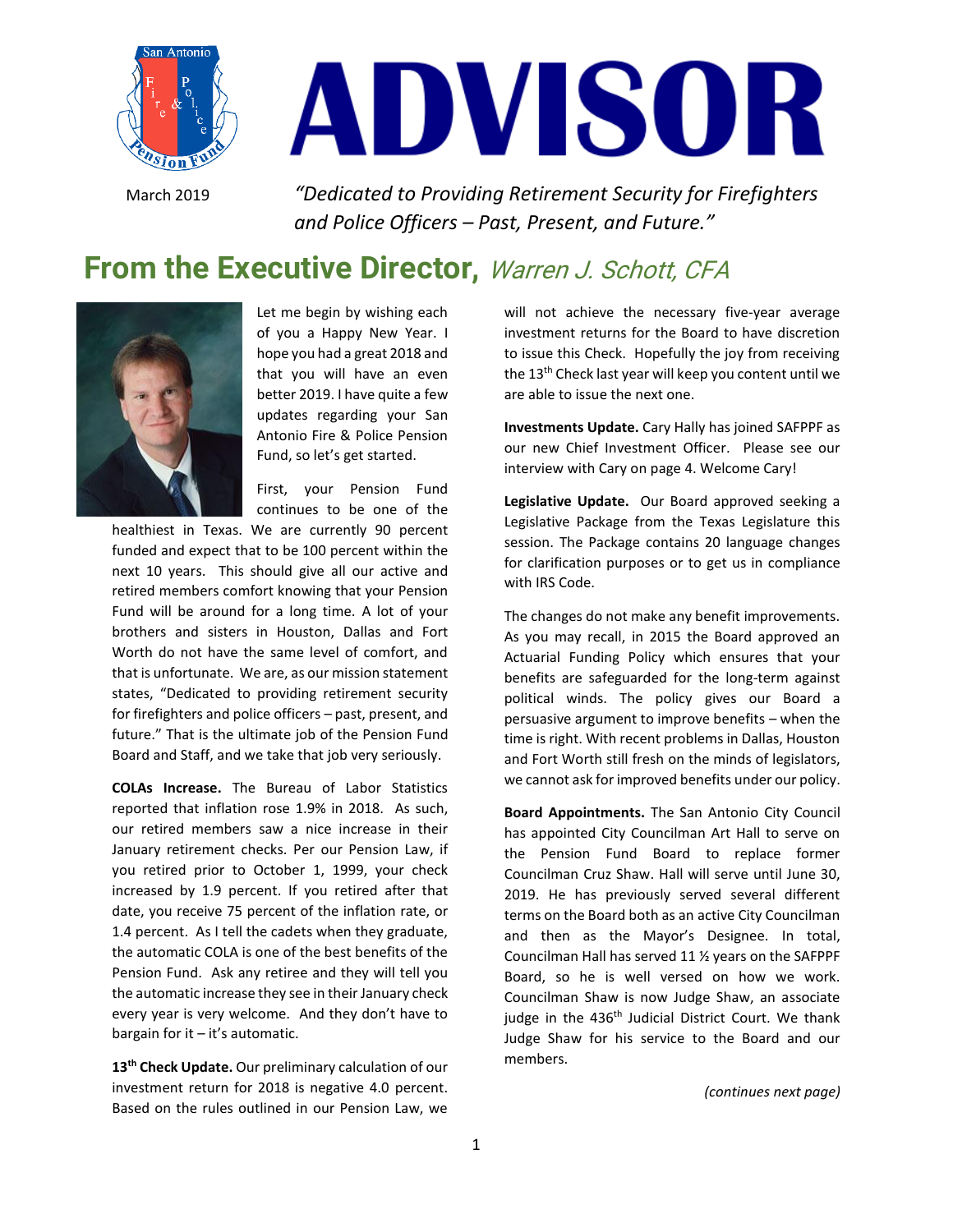

*Councilman Cruz Shaw (center) receives a plaque in appreciation for his service to SAFPPF. From left are Trustees Larry Reed, Dean Pearson, Jimmy Foster, Shaw, Jim Smith, Clayton Perry and Harry Griffin.*

The Mayor has also designated former councilman and Bexar County Commissioner Justin Rodriguez as his representative on the Board. Commissioner Rodriguez previously served on the Board for six years as an active city councilman and then as the Mayor's Representative. Commissioner Rodriguez takes over for Reed Williams, who resigned at the beginning of the year. We thank Mr. Williams for his service and wish him well.

**Your Benefits Information.** Annual statements are now available online for active members. Go to [www.safppf.org](http://www.safppf.org/) and sign-in to MemberDirect. Sign up with MD if you have not done so already.

Thank you for your support, and please let us know if there is anything the Pension Fund can do for you. We stand ready to serve.

# **Our Investment History: A Reassuring Story**

Harry Griffin, SAFPPF Trustee, Retired Police Representative



Our Pension Fund is financially strong and is considered, by many, one of the best managed and fiscally responsible defined benefit plains in both Texas and the country.

Our asset size has

grown significantly from \$340 million in 1991 to \$3 billion in 2019. This growth has been the result of regular contributions from both employees and our employer coupled with the strong investment performance of our assets.

My intent with this article is to highlight how regular contributions coupled with significant investment returns provide our Fund with the necessary assets to ensure the payment of pensions.

Contributions from active firefighters and police officers and contributions from the City of San Antonio are a significant factor in the health of our Fund.

In fact, the city contributes nearly \$76 million per year and members nearly \$38 million per year. For years, these contributions exceeded benefits paid to retired firefighters and police officers.

*(continues next page)*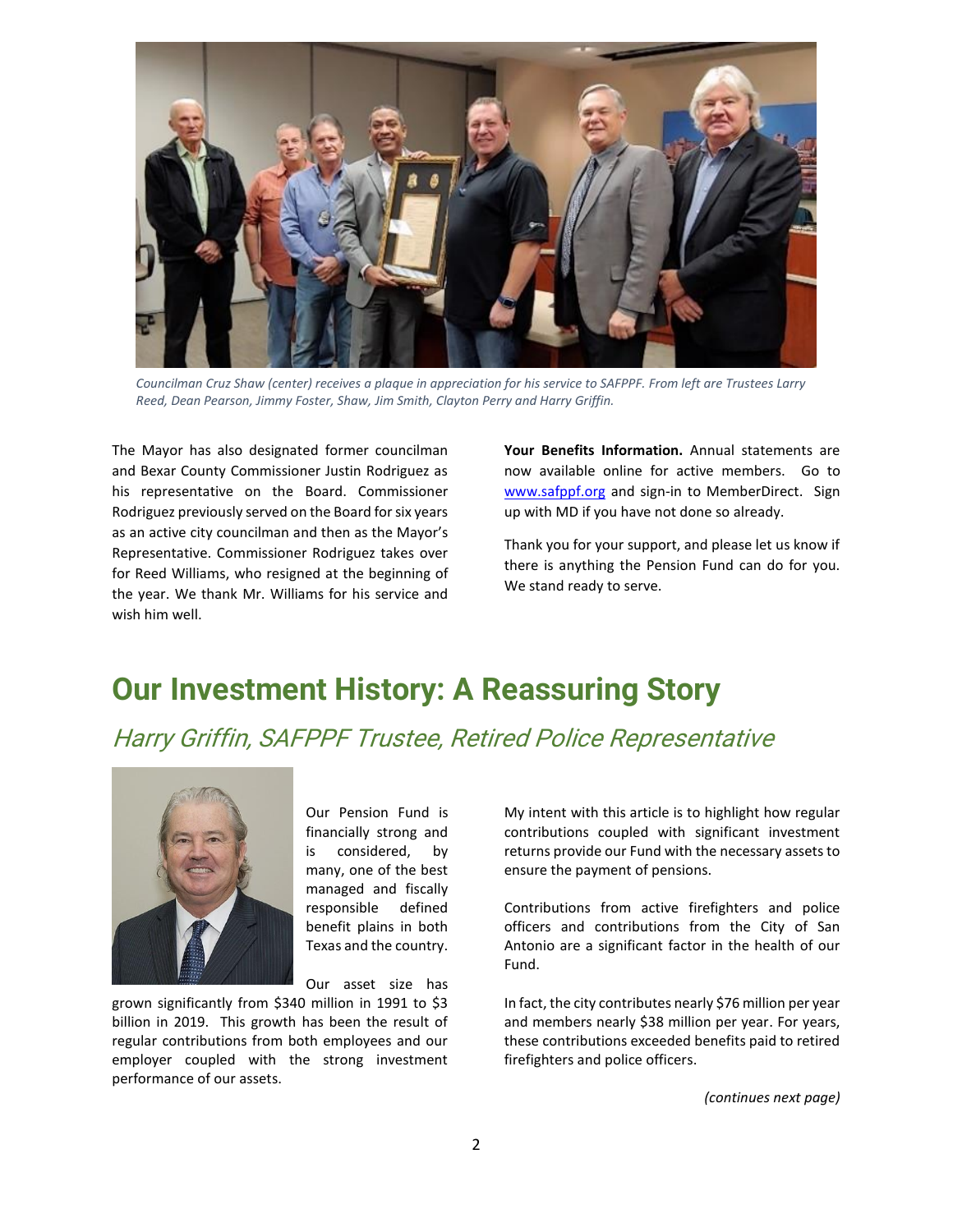#### A Reassuring Story, continued

Today the benefits paid to retirees exceed contributions making it even more important we earn investment returns necessary to pay future pensions.

Our December 31, 2017 annual audit by BDO reflects total contributions of \$113.9 million compared to pensions paid of \$155 million.

Investment return is necessary to ensure we meet our requirement to pay pensions.

Responsible pension plan funding requires we invest our assets prudently with a goal of meeting our actuarial liabilities. The table below shows our actual investment performance for the past 20 years.

The total growth in asset value of our Pension Fund was \$2,379,670,300.00 over this 20-year period. This return of nearly \$2.4 billion was accomplished even with significant losses in 2001-02 and 2008-09.

Finally, our pensions are a significant part of our net worth and allow us to retire with dignity. We should all rest assured our Fund is strong and can pay the pensions it has promised.

Many have contributed to the success of our Fund, including members willing to contribute a sizeable part of their salary each paycheck, the City of San Antonio for its generous matching contributions to our Fund, and those who have made decisions regarding asset investments resulting in the returns reflected below.

| Year | Gain / (Loss)     | <b>Return Percentage</b> |
|------|-------------------|--------------------------|
| 1998 | \$17,033,347      | 1.81%                    |
| 1999 | \$203,527,404     | 20.94%                   |
| 2000 | \$208,388,392     | 17.52%                   |
| 2001 | (\$159,851,000)   | $-11.32%$                |
| 2002 | (\$119,915,000)   | $-9.51%$                 |
| 2003 | \$179,311,000     | 15.66%                   |
| 2004 | \$158,002,000     | 11.87%                   |
| 2005 | \$207,914,000     | 13.90%                   |
| 2006 | \$173,218,000     | 10.15%                   |
| 2007 | \$311,238,000     | 16.54%                   |
| 2008 | (\$292, 269, 000) | $-13.40%$                |
| 2009 | (\$100,618,000)   | $-5.36%$                 |
| 2010 | \$153,829,000     | 8.68%                    |
| 2011 | \$54,976,000      | 2.87%                    |
| 2012 | \$266,277,000     | 13.54%                   |
| 2013 | \$248,187,404     | 11.17%                   |
| 2014 | \$223,053,939     | 9.07%                    |
| 2015 | (\$47,586,525)    | $-1.79%$                 |
| 2016 | \$287,674,638     | 10.87%                   |
| 2017 | \$407,279,701     | 14.48%                   |

# SAFPPF Investment Returns, 1998-2017

(Source: Segal Actuarial Report, year ended December 31, 2017.)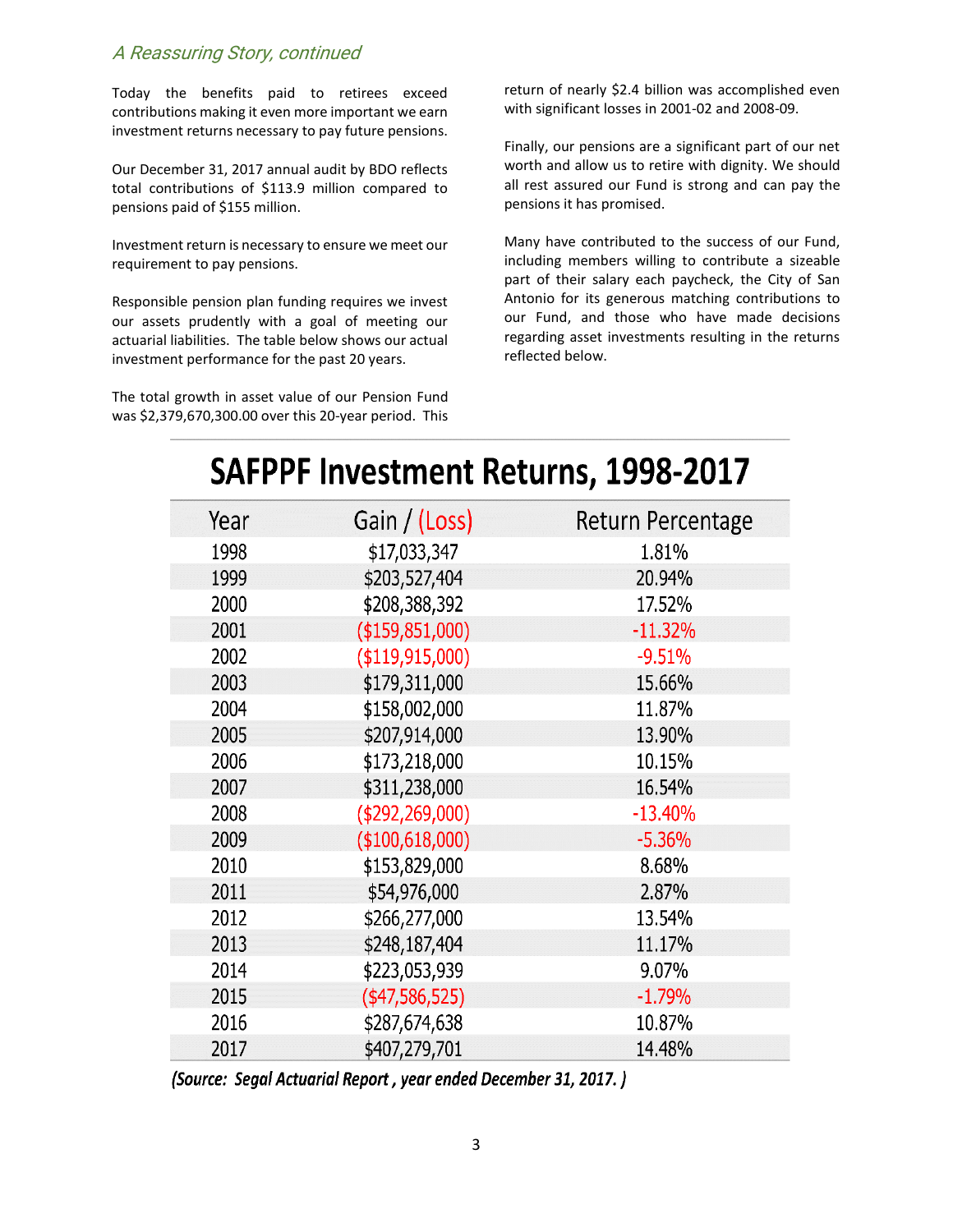# **Meet our New Chief Investment Officer:**

# **Cary Hally**

Cary Hally started his role as Chief Investment Officer for the fund in mid-2018. He has 25 years of investment experience, primarily working with pension funds in structuring



prudent, risk-controlled portfolios.

#### **What pension fund experience do you have?**

I was an investment consultant providing investment advice to several pension funds similar in nature to SAFPPF, and I was CIO for a multi-billion dollar pension fund. Working in this industry can be very challenging, but I also find it gratifying. I personally consider it an honor and a privilege to be serving the firefighters and police officers of San Antonio.

#### **What happened in 2018?**

Last year should remind us that investing can be challenging. After nine years of mostly positive returns, US stock markets ended 2018 in the red. Early on, 2018 looked promising. On September 20<sup>th</sup> the S&P 500 Index set a record high and another positive year was almost certain. Then, we had a 20 percent selloff. December was particularly dreadful: the S&P 500 went down nine percent, the worst December since 1931.

#### **But doesn't SAFPPF diversify investments?**

Yes, we do, but it wasn't just the US stock market. Almost every asset class produced negative results for 2018. It was the first year since 1994 in which cash

### The Dr. Jekyll, Mr. Hyde Years

| 2017  | 2018     |
|-------|----------|
| 21.1% | $-5.2%$  |
| 33.8% | $-13.8%$ |
| 37.3% | $-14.6%$ |
| 3.5%  | 0.0%     |
| 7.5%  | $-2.2%$  |
| 7.5%  | $-0.8%$  |
| 0.9%  | 1.9%     |
|       |          |

selling high.

#### **How are we doing in 2019?**

To end on a positive note, during the first five weeks of 2019 the stock market is up approximately 10 percent, a sharp reversal from December. Whether up markets or down markets, we will continue to strive to manage the investments in a disciplined, riskcontrolled approach.

outperformed both stocks and bonds. To put it simply, 2018 was an extremely difficult year to make money in financial markets. I call 2017-18 the Dr. Jekyll, Mr. Hyde years. *(see chart below)*

**Did diversification help us?** Yes, it did. For 2018, SAFPPF was down approximately four percent, well below the +14 percent return from 2017 but you can see from the chart there were far larger losses in various asset classes. Our diversification strategy succeeded in minimizing overall losses.

#### **How did SAFPPF manage that in such a challenging**

**year?** Discipline, diversification, and rebalancing helped us manage the downturn. One of the key lessons from 2018 is the importance of remaining disciplined. Emotion and market flucuations should not override the dicipline necessary to achieve longterm goals. Without a mythical crystal ball to time markets (which I am convinced doesn't exist), we must manage the portfolio knowing large fluctuations can occur.

Broad diversification dampens the downside in markets like 2018. For example, our hedge fund portfolio makes up 10 percent of our fund. It returned +0.9 percent and helped minimize the downdraft caused by other asset classes.

#### **Did SAFPPF take any money off the table in 2018?**

We also routinely rebalance our portfolio to help achieve long-term return objectives. We have allocation targets for each asset class. When assets fall outside the range, we rebalance the allocation back towards the target. For example, if stocks drop below their range, we will sell assets in an asset class which is above its target and buy more stocks. Conversley, if stocks increase above the allocated range, we sell some stocks and then buy assets that have fallen below their range. Being disciplined in this manner enforces a process of buying low and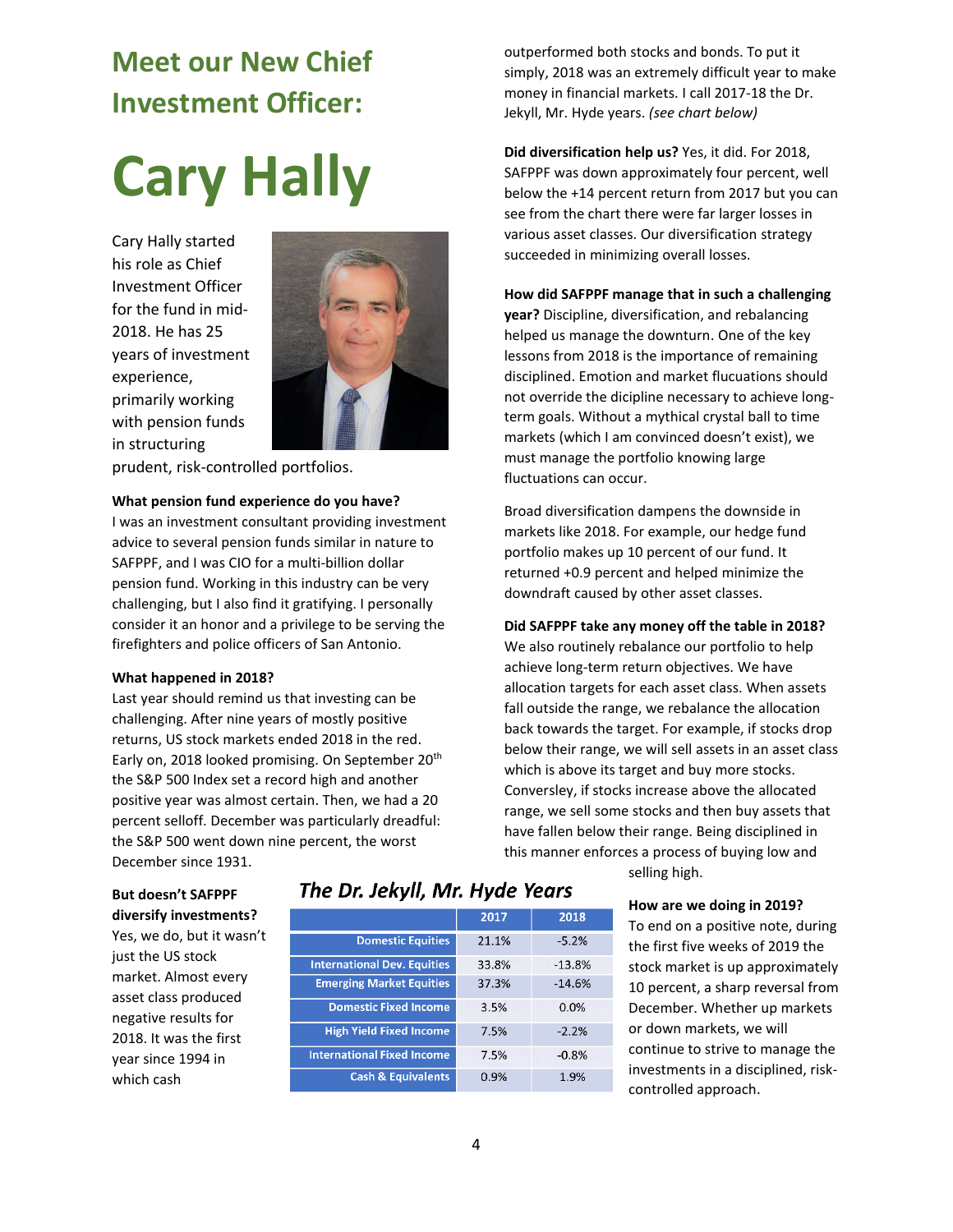

# **Tax Time: How to Use Premiums Paid to Reduce Income**

# Rick Matye, SAFPPF Payroll & Benefits Advisor

Federal laws provide retired public safety officers a tax benefit related to payments for qualified health insurance premiums.

Retired public safety officers can use at least a portion of the premiums they paid in 2018 to reduce adjusted gross income, rather than claiming them as itemized deductions which may result in little or no tax benefit. This option has been around a while, but not all retirees may be aware of it or how it works.

All Fire and Police retirees in the San Antonio Fire and Police Pension Fund should meet the definition of retired public safety officer. As such, you can reduce taxable pension income up to \$3,000 per year for qualified health insurance premiums.

Qualified health insurance premiums include premiums for accident and health insurance or qualified long-term care insurance contracts. Please consult a CPA or tax advisor to determine which premiums qualify. To get the benefit, the insurance premiums must be deducted from your monthly pension payment and paid directly to the insurance company by the Pension Fund. **Premiums paid by retirees directly to the insurance company are not eligible.** The amount of the exclusion is the lesser of \$3,000 or the actual amount of premiums deducted from your pension for the year. If both you and your spouse are retired public safety officers, both would be eligible to use up to \$3,000 per year if both are having deductions taken from their pension payments.

The benefit applies to premiums paid for you, your spouse, and dependents. However, if a retiree passes away, surviving beneficiaries are not able to claim the benefit on their own returns. The benefit is for premiums paid by retirees only.

As an active member, your Form W-2 box 1 Wages reflected a reduction for nontaxable items such as health insurance deductions. As a retiree, Taxable Income in box 2a of your Form 1099-R is not reduced for your insurance premium deductions. **You must**  **make an election on Form 1040 to get the benefit.** On Form 1040 for 2018, report total distributions from Form 1099-R box 1 on line 4a. On line 4b, report the taxable amount determined after reducing Taxable Income from Form 1099-R box 2a by the exclusion amount. Enter "PSO" next to line 4b. There is no form or statement required to make the election. Reducing the taxable income and the "PSO" designation serve as your election. The Year-to-Date column on your December pay stub will give you the information needed to determine your qualified health insurance premiums. Here's an example:

Form 1099-R, Box 1 Gross Distribution = \$50,000.00 Form 1099-R, Box 2a Taxable Amount = \$50,000.00 December Pay Stub, Year-to-Date Qualified Health Insurance Premiums = \$4,000.00

Form 1040, Line 4 should look as follows:

| 4a IRAs, pensions, and annuities | 4a 50,000.00 |              |
|----------------------------------|--------------|--------------|
| b Taxable Amount                 | <b>PSO</b>   | 4b 47,000.00 |

Line 4b is the \$50,000.00 from Form 1099-R, Box 2a minus the exclusion amount of \$3,000.00. The qualified health insurance premiums of \$4,000.00 exceed the maximum, so \$3,000.00 is used for the exclusion.

If you are using a computerized tax program, when completing 1099-R interview or entry menu there should be a question asking if you are a retired public safety officer or a menu box to enter the necessary information.

Any amount excluded from taxable income by making the election cannot also be used as an itemized deduction on Form 1040, Schedule A. However, premiums over the \$3,000 maximum can be used on Schedule A.

You can read more about this benefit in IRS Publication 575, Pension and Annuity Income, and the instructions for IRS Form 1040. Both are available at [www.irs.gov/forms-instructions.](http://www.irs.gov/forms-instructions) Finally, remember that you should contact a CPA or tax advisor about your options and what will work best for your situation.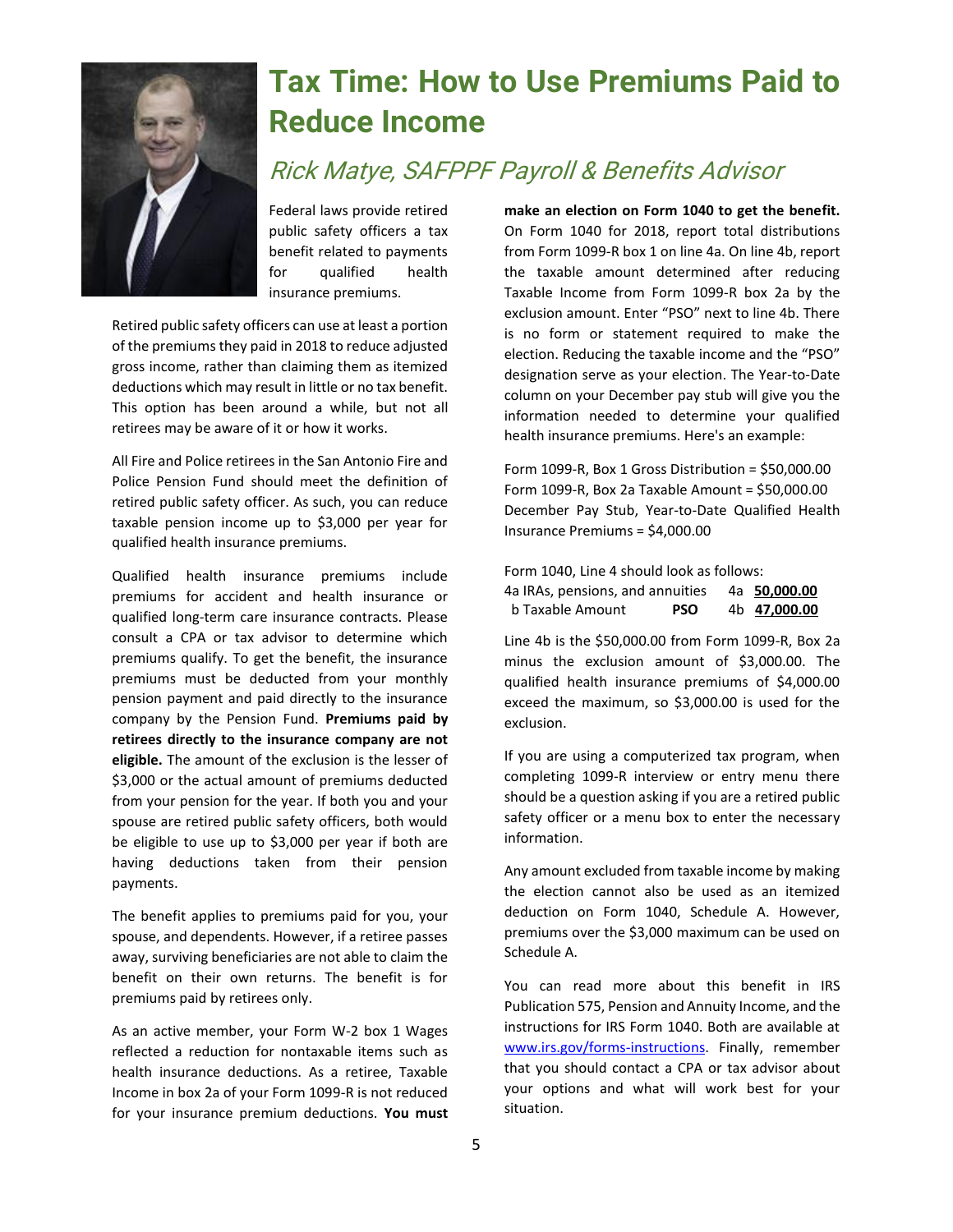

# **Gray Divorce: Implications for Your Pension and How We Can Help**

# Gail Jensen, SAFPPF General Counsel

What do Antonio Banderas, Jeff Bezos, Harrison Ford and Morgan Freeman all have in common? They

each got (or are getting) divorced after age 50, and after nearly 20+ years of marriage.

For better or worse, divorce happens. And while divorce rates in general have declined in the last several years, divorce rates among "seniors" have increased. In fact, for those older than 50, the divorce rates have roughly doubled; and for those older than 65, they have roughly tripled. The phenomenon even has its own term - "gray divorce."

Divorcing after you've retired could have a significant impact on your pension. In addition, many "gray divorcées" go on to remarry, and that also could have implications for your pension. Should you find yourself facing either divorce and/or remarriage after you've retired, here are some things to be consider.

No matter how old you are, when couples get divorced, the spouses' retirement accounts are considered property which could be subject to division by the Court. If you were married while you were working, the pension credit you earned during the marriage is considered community property, which is what gets divided by the court in a divorce. Courts typically divide community property 50/50, or at least that's the starting point. Often, when SAFPPF members get divorced, their pensions get divided between the spouses, although it is possible for the spouses to agree to a different arrangement. For example, sometimes the spouses will agree that they each keep their own pension/retirement account, or sometimes the member is able to persuade the spouse to give up the SAFPPF pension in exchange for some other property – like cash, or the house. You should consult with an experienced family law attorney about your options and what will work best for your situation.

If your pension does get divided, the Pension Fund Office can help you by calculating what portion of your pension is community property, and then determining what your ex-spouse's monthly annuity payment will be. When you retire, your ex-spouse will then be entitled to receive those monthly payments until your death, or your ex's death, whichever occurs first.

Many members choose to have the Pension Fund pay their ex-spouse directly, as doing so can be easier overall to administer and the income tax withholdings are taken directly from each payment – meaning, you pay tax on your share, and your ex-spouse pays tax on his or her share. To have the Pension Fund make the payments directly, though, you will need a Qualified Domestic Relations Order (or QDRO), a special type of court order which authorizes and directs the Pension Fund to make those payments. QDROs can be standalone documents, or they can be included as a section in the Divorce Decree itself. Additional information about the Pension Fund's QDRO policy can be found a[t http://www.safppf.org/Pub\\_QDROPolicy.aspx\)](http://www.safppf.org/Pub_QDROPolicy.aspx). Also, we are happy to answer any questions you may have (although we cannot provide specific advice).

Once you are divorced, the only thing your ex-spouse will be entitled to is whatever the court awards in the divorce. That is to say, your ex-spouse will no longer be entitled to receive any of the other pension benefits, including benefits that are payable to your survivors upon your death.

So, what happens to your pension if you decide to remarry? Remarriage itself has no impact on your monthly annuity payments. You will continue to receive the same monthly payments you received prior to the marriage; and your ex-spouse will continue to receive his or her monthly payments. Upon your death, the monthly payments to your exspouse will cease, and your new spouse will be considered the "surviving spouse" under the Pension Law. If your new spouse meets certain requirements, *(continues next page)*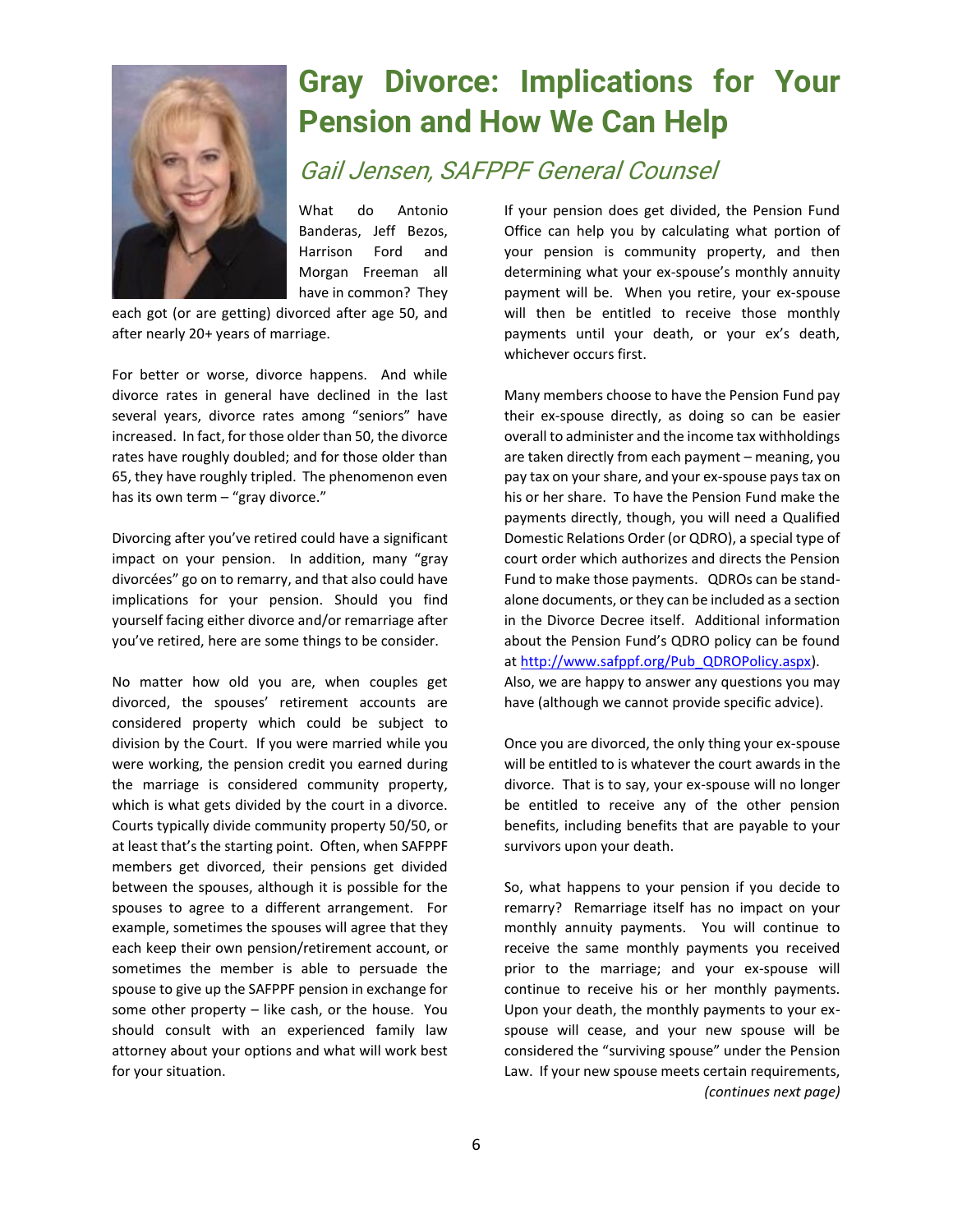#### Gray Divorce, continued

he or she will generally be entitled to receive your full, undivided retirement annuity (capped at 27 years' service credit), shared with any dependent children.

So, what are the requirements? There are two. First, since the remarriage occurred after retirement, the marriage must have lasted at least five years at the time of your death. If the marriage was for less than five years, your new spouse will not be eligible to

receive the monthly annuity payments, and instead will receive a \$15,000 lump sum payment (provided you have no dependent children). Second, the annuity payments will not be made to the surviving spouse unless or until he or she reaches the age of 55.

Divorce and/or remarriage are significant life changes and could have wide-ranging impacts when it comes to your retirement and financial security. It is always advisable to consult with experts – financial planners, lawyers, social security experts, etc. to make sure you are prepared.

## **Congratulations! 2018 Retirees**

#### **January 2018 – Police**

Richard R. Sanchez – 39 years Ronald J. Heinrich – 20 years Jose Bara, Jr. – 24 years Mary L. Dye – 29 years Jesus M. Oliva – 29 years David Lee Felux – 27 years Joseph D. MacKay – 32 years Erik R. Doyle – 31 years Timmy L. Bowen – 26 years James A. Ellis – 31 years Nunzio J. La Maestra – 30 years Marc A. Ebinger – 23 years

#### **January 2018 – Fire**

Patrick M. Grams – 27 years James A. Rios – 20 years Richard J. Llewellyn, Jr. – 34 years Jonathan E. Doran – 30 years John M. Sandoval – 31 years

#### **February 2018 – Police**

Vincent M. Sanchez – 21 years Brian Lamar Head – 28 years Jeffery R. Smith – 31 years Leslie Ann Saenz – 28 years David R. Lopez – 32 years Barry K. Gresham – 29 years David S. Anderson – 29 years Paul S. Woodward – 29 years Mark L. Frost – 32 years Chinee Edwards, Jr. – 32 years William Edward Nuernberg – 27 years

**February 2018 – Fire**

Deborah Mae Foster – 23 years

#### **March 2018 – Police**

Joseph D. McKay – 31 years Margaret Gonzalez – 31 years Robert D. Moffitt – 29 years

#### **March 2018 – Fire** Martin Connor, III – 31 years

#### **April 2018 – Polic e**

Richard F. Sanchez – 31 years Orlando Navarro – 40 years Ramon A. Moreno – 32 years Edward C. Klauer – 32 years Jeffrey C. Hastings – 27 years Encarnacion Y. Guzman – 28 years John R. Dyer, Jr. – 30 years Darryl E. Christensen – 32 years Robert Rosales – 27 years Bryan S. Griffin – 27 years

#### **April 2018 – Fire**

Richard F. Garcia – 31 years Mario Cortes – 32 years Raymond A. Perez – 32 years Jacob Mendiola – 31 years Edward Casias – 27 years

#### **May 2018 – Police**

Loy C. Wong, Jr. – 36 years David W. Sczepanik – 33 years

#### **May 2018 – Fire**

Tomas G. Garcia – 40 years

#### **June 2018 – Police**

Gerald A. Garcia – 31 years Rodolfo Lopez – 33 years Robert Dale Lambert – 31 years Alexander R. De La Garza- 23 years Bryan Lee Cowan – 28 years

#### **July 2018 – Police**

Randy Lee Walter – 27 years Daniel J. Savino – 31 years Rene Martinez – 32 years Guillermo Mendoza, Jr. – 29 years Betty Jean Cardona – 31 years David A. Alonzo – 20 years Randy E. Jones – 29 years Thomas A. Brittain – 29 years Shawn R. Ury – 22 years Rodney S. Tubergen – 27 years

#### **July 2018 – Fire**

Ronald M. White – 32 years Steven W. Nuernberg – 29 years

#### **August 2018 – Police**

Earl Wayne Wade – 23 years Rudolph A. Garza – 31 years Kevin Barre Coble – 24 years Martin J. Landgraf – 31 years Mark C. Clancy – 29 years

#### **September 2018 - Police**

Javier A. Ybanez – 32 years Leonard C. Embry, Jr. – 24 years Reimundo Moron – 20 years Frank Nathan Garibay – 27 years Roberto Velasquez – 30 years David W. Pruitt – 24 years Andrew F. Camplen – 23 years

#### **September 2018 – Fire**

David Ruiz – 21 years Ruben G. Leal – 32 years

#### **October 2018 – Police**

James D. Jones – 34 years Vidal Resendez, Jr. – 34 years David Allen Turner, Jr. – 32 years David L. Torres – 32 years

#### **October 2018 – Fire**

Rodolfo Morales, III – 34 years Henry E. Leslie – 29 years Steven P. Guadiano – 35 years

**November 2018 – Police** William R. Johnson – 30 years Alexander Devora, Jr. – 28 years

**November 2018 – Fire** Bennie R. Marberry, Jr. – 29 years

#### **December 2018 – Police**

Raymond A. Todd, Jr. – 23 years Charlie W. McInvale – 24 years Paul Andrew Heitzman – 29 years Cindy G. Brown – 23 years John V. Saucedo – 33 years

#### **December 2018 – Fire**

Michael T. Walsh – 30 years Kevin S. Koch – 22 years